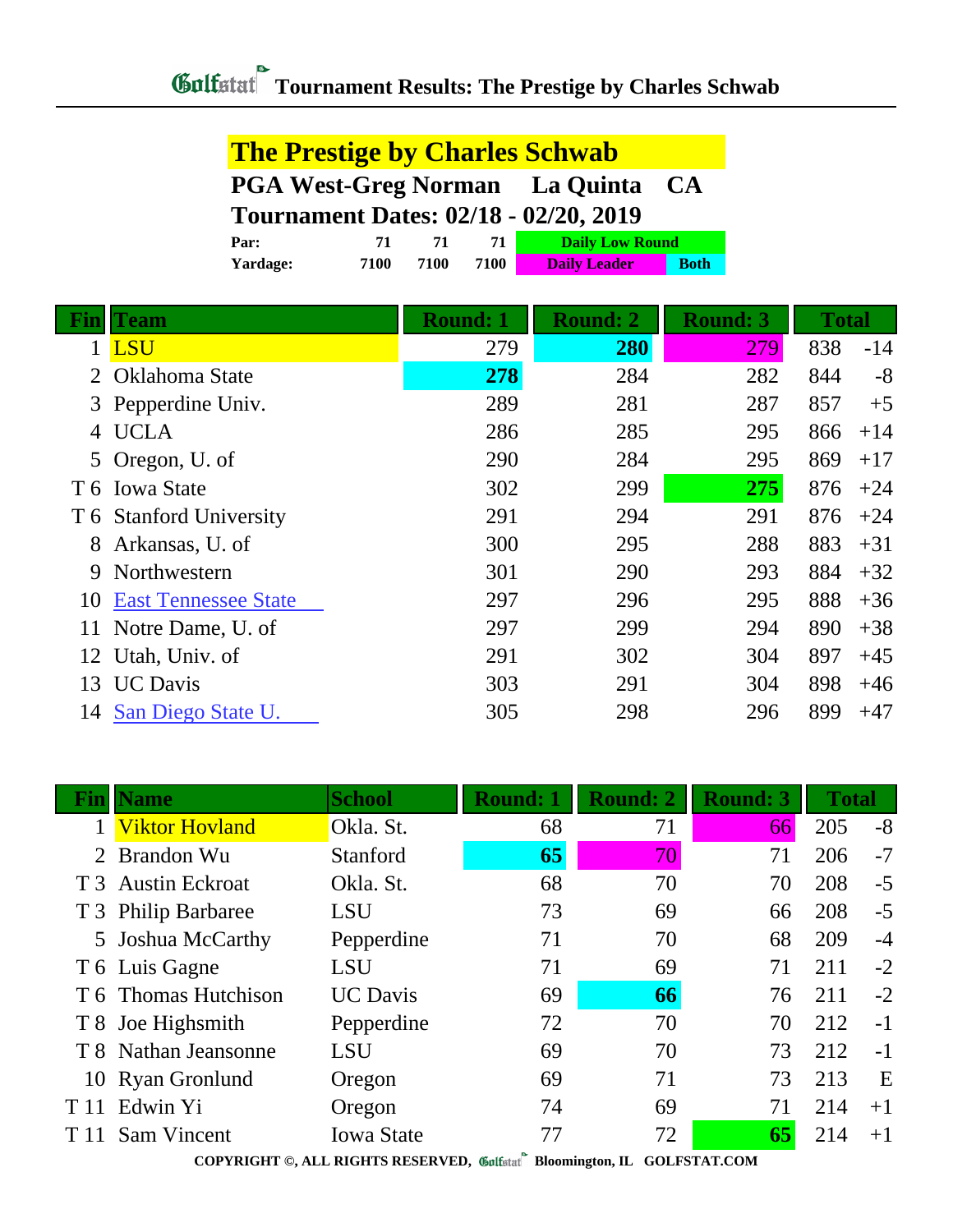| Fin  | <b>Name</b>           | <b>School</b>     | <b>Round: 1</b> | <b>Round: 2</b> | <b>Round: 3</b> | <b>Total</b> |
|------|-----------------------|-------------------|-----------------|-----------------|-----------------|--------------|
|      | T 11 Trey Winstead    | <b>LSU</b>        | 71              | 72              | 71              | 214<br>$+1$  |
|      | T 14 Garrett Barber   | <b>LSU</b>        | 68              | 76              | 71              | 215<br>$+2$  |
|      | T 14 Matthew Wolff    | Okla. St.         | 69              | 75              | 71              | 215<br>$+2$  |
|      | 16 Devon Bling        | <b>UCLA</b>       | 71              | 71              | 74              | 216<br>$+3$  |
| T 17 | Hidetoshi Yoshihara   | <b>UCLA</b>       | 73              | 71              | 73              | 217<br>$+4$  |
|      | T 17 Lachlan Barker   | <b>Iowa State</b> | 70              | 77              | 70              | 217<br>$+4$  |
|      | T 19 Clay Feagler     | Pepperdine        | 73              | 71              | 74              | 218<br>$+5$  |
|      | T 19 David Snyder     | Stanford          | 74              | 70              | 74              | 218<br>$+5$  |
| T 19 | Julian Perico         | Arkansas          | 76              | 70              | 72              | 218<br>$+5$  |
|      | T 19 Kyler Dunkle     | Utah              | 68              | 74              | 76              | 218<br>$+5$  |
| T 19 | <b>Trevor Hulbert</b> | <b>ETSU</b>       | 72              | 71              | 75              | 218<br>$+5$  |
|      | T 24 Eric McIntosh    | N'western         | 76              | 74              | 69              | 219<br>$+6$  |
|      | T 24 Isaiah Salinda   | Stanford          | 73              | 71              | 75              | 219<br>$+6$  |
| T 24 | <b>Jack Rhea</b>      | <b>ETSU</b>       | 73              | 74              | 72              | 219<br>$+6$  |
|      | T 24 Kevin Geniza     | Oregon            | 73              | 74              | 72              | 219<br>$+6$  |
| T 24 | Taichi Kho            | Notre Dame        | 78              | 71              | 70              | 219<br>$+6$  |
| T 29 | Aman Gupta            | Okla. St.         | 70              | 77              | 73              | 220<br>$+7$  |
| T 29 | Sean Maruyama         | <b>UCLA</b>       | 72              | 73              | 75              | 220<br>$+7$  |
| T 29 | <b>Zach Bauchou</b>   | Okla. St.         | 73              | 71              | 76              | 220<br>$+7$  |
|      | T 32 Cole Madey       | <b>UCLA</b>       | 70              | 78              | 73              | $+8$<br>221  |
|      | T 32 Derek Hitchner   | Pepperdine        | 73              | 73              | 75              | 221<br>$+8$  |
|      | T 32 Henry Shimp      | Stanford          | 77              | 75              | 69              | 221<br>$+8$  |
|      | T 32 Ryan Lumsden     | N'western         | 74              | 69              | 78              | 221<br>$+8$  |
|      | T 32 Tripp Kinney     | <b>Iowa State</b> | 82              | 73              | 66              | 221<br>$+8$  |
|      | T 32 William Buhl     | Arkansas          | 74              | 76              | 71              | 221<br>$+8$  |
|      | T 38 David Nyfjall    | N'western         | 76              | 72              | 74              | 222<br>$+9$  |
|      | T 38 Davis Lamb       | Notre Dame        | 69              | 79              | 74              | 222<br>$+9$  |
|      | T 38 Mason Overstreet | Arkansas          | 75              | 71              | 76              | 222<br>$+9$  |
|      | T 41 Everton Hawkins  | N'western         | 75              | 75              | 73              | 223<br>$+10$ |
|      | T 41 Miguel Delgado   | Notre Dame        | 73              | 77              | 73              | $223 + 10$   |
|      | T 41 Tyson Reeder     | Arkansas          | 75              | 79              | 69              | $223 + 10$   |
| T 41 | Yin Ho Yue            | Oregon            | 74              | 70              | 79              | $223 + 10$   |
|      | T 45 Blake Tomlinson  | Utah              | 77              | 74              | 73              | $224 + 11$   |
|      | T 45 Christian Banke  | SanDiegoSt        | 78              | 76              | 70              | $224 + 11$   |
|      | T 45 Freddie Lee      | Stanford          | 73              | 72              | 79              | $224 + 11$   |

**COPYRIGHT ©, ALL RIGHTS RESERVED, Bloomington, IL GOLFSTAT.COM**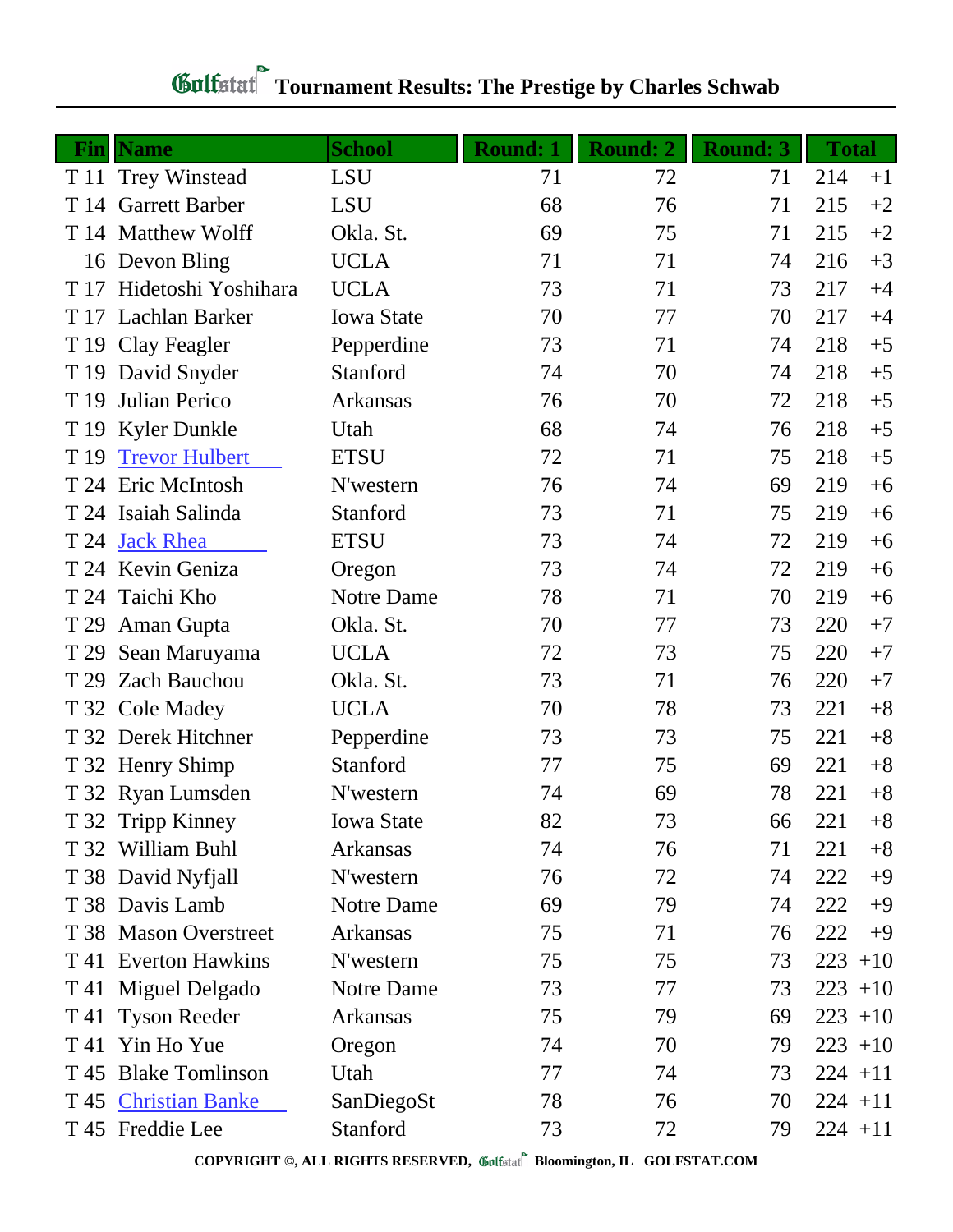| Fin  | <b>Name</b>             | <b>School</b>     | <b>Round: 1</b> | <b>Round: 2</b> | <b>Round: 3</b> | <b>Total</b> |
|------|-------------------------|-------------------|-----------------|-----------------|-----------------|--------------|
| T 45 | <b>Geuntae Kim</b>      | <b>ETSU</b>       | 76              | 73              | 75              | $224 + 11$   |
| T 45 | Hayden Wood             | Okla. St.         | 77              | 72              | 75              | $224 + 11$   |
| T 45 | Otto Vanhatalo          | SanDiegoSt        | 74              | 74              | 76              | $224 + 11$   |
| T 45 | <b>Steve Sugimoto</b>   | SanDiegoSt        | 75              | 74              | 75              | $224 + 11$   |
| 52   | Eddy Lai                | <b>UCLA</b>       | 78              | 70              | 77              | $225 + 12$   |
|      | T 53 Nate Menon         | Stanford          | 73              | 76              | 77              | $226 + 13$   |
| T 53 | <b>Roy Cootes</b>       | Pepperdine        | 76              | 70              | 80              | $226 + 13$   |
|      | T 55 Daniel Kim         | <b>UC</b> Davis   | 80              | 75              | 72              | $227 + 14$   |
| T 55 | <b>Shiso Go</b>         | <b>ETSU</b>       | 76              | 78              | 73              | $227 + 14$   |
| T 55 | <b>Youssef Guezzale</b> | SanDiegoSt        | 78              | 74              | 75              | $227 + 14$   |
| 58   | <b>Ricky Costello</b>   | <b>Iowa State</b> | 75              | 77              | 76              | $228 + 15$   |
| T 59 | <b>Axel Einarsson</b>   | Utah              | 71              | 77              | 81              | $229 + 16$   |
| T 59 | Chris Woollam           | <b>LSU</b>        | 78              | 74              | 77              | $229 + 16$   |
| T 61 | John Felitto            | Notre Dame        | 77              | 76              | 77              | $230 + 17$   |
| T 61 | <b>Tanner Hughes</b>    | <b>UC</b> Davis   | 77              | 76              | 77              | $230 + 17$   |
| T 61 | <b>Tristan Mandur</b>   | Utah              | 75              | 78              | 77              | $230 + 17$   |
|      | T 64 Frank Lindwall     | <b>Iowa State</b> | 80              | 77              | 74              | $231 + 18$   |
|      | T 64 Jesse Bratz        | <b>UC</b> Davis   | 77              | 74              | 80              | $231 + 18$   |
|      | T 66 Christopher Meyers | Stanford          | 79              | 75              | 78              | $232 + 19$   |
|      | T 66 Daulet Tuleubayev  | Stanford          | 76              | 80              | 76              | $232 + 19$   |
|      | T 68 Dakota McNealy     | Stanford          | 71              | 82              | 80              | $233 + 20$   |
|      | T 68 Hunter Ostrom      | Notre Dame        | 78              | 75              | 80              | $233 + 20$   |
|      | T 70 Luis Garza         | Arkansas          | 80              | 78              | 77              | $235 +22$    |
|      | T 70 Mitchell Schow     | Utah              | 80              | 77              | 78              | $235 +22$    |
|      | 72 Leo Oyo              | SanDiegoSt        | 80              | 77              | 79              | $236 + 23$   |
| 73   | Ethan Ng                | Stanford          | 77              | 78              | 84              | $239 + 26$   |
| 74   | <b>Austin Carter</b>    | <b>ETSU</b>       | 78              | 85              | 80              | $243 + 30$   |
| 75   | Jae Kim                 | <b>UC</b> Davis   | 85              | 80              | 79              | $244 + 31$   |
|      | 76 Pete Griffith        | N'western         | 88              | 82              | 77              | $247 + 34$   |
| 77   | Sam Foust               | Oregon            | 79              | 88              | 92              | $259 + 46$   |

## *Gulfatat* Tournament Results: The Prestige by Charles Schwab

Round: 1 Round: 2 Round: 3 Total

## **TEAM STATISTICS:**

Average Score: 293.50 291.29 291.29 292.02

**COPYRIGHT ©, ALL RIGHTS RESERVED, Bloomington, IL GOLFSTAT.COM**